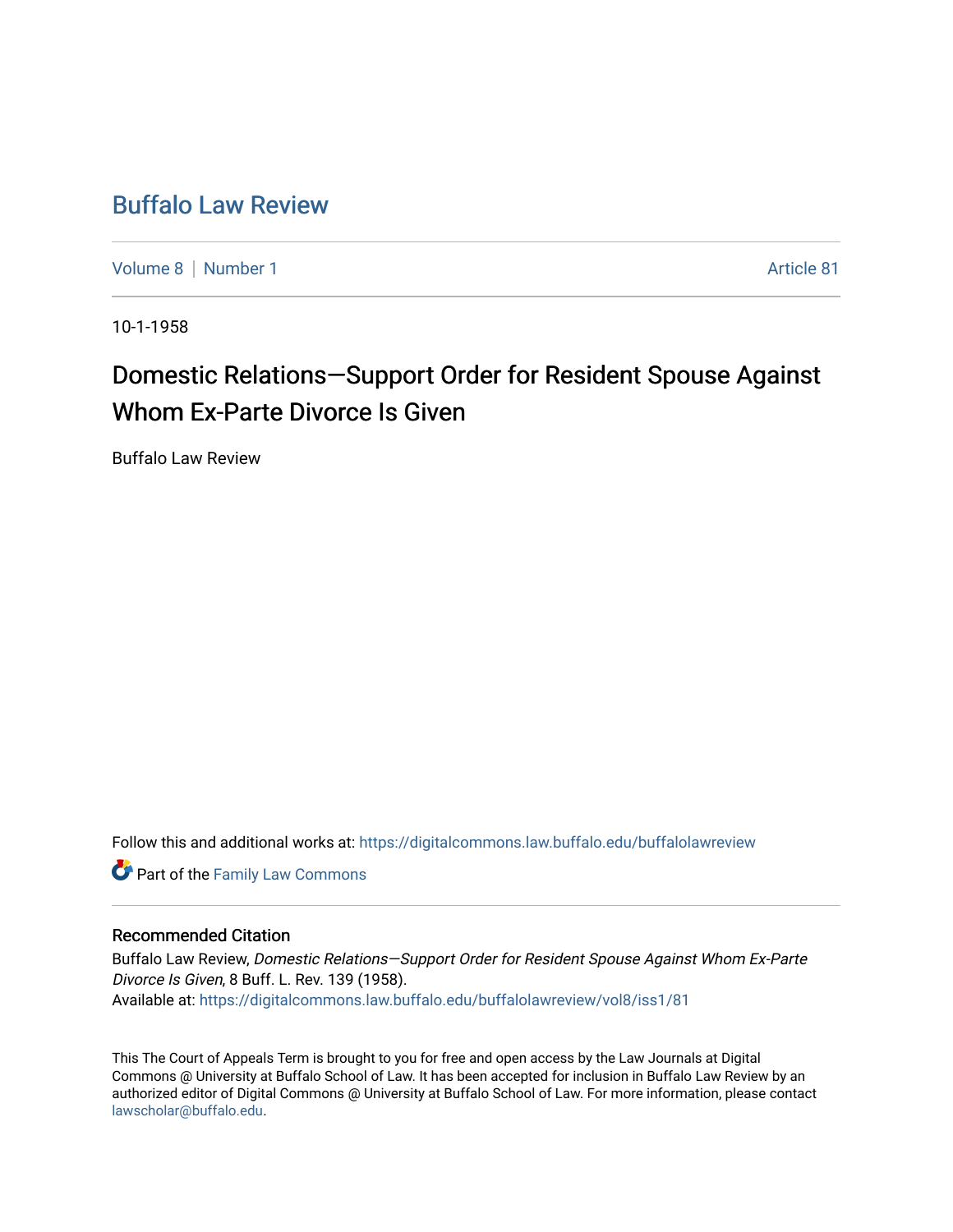#### *COURT OF APPEALS, 1957 TERM*

therefore, considered independent covenants so as not to vitiate an entire separation agreement.<sup>6</sup> Today, there is authority recognizing molestation in a broader sense and the perfect validity of molestation clauses when applied to other than the historic area.7 Hence, the question posed by this case to the Court of Appeals is, "If molestation can be construed as a broad term, appearing in a valid covenant of a separation agreement, must this covenant be still considered as independent, or may it be considered a dependent covenant such as visitation rights?"8

The Court of Appeals differentiated visitation rights from "molestation clauses" on the basis of historical growth and a closer connection of the support provision ,with a visitation right. A possible example of this closer connection, appearing to this writer, could be the utilization of the visitation right by the separated spouse, to perceive if the support payments were actually utilized as agreed.

Continuing, the Court said, "Consistency requires that a covenant against all kinds of molestation should be treated as independent." Consistency of law, in the opinion of the writer, is the virtuous end result of similarily reasoned cases, but is not a reason for a decision itself. The case is justified, in actuality, by the lack of any benefits to be derived from a change from the historic pattern. As the Court pointed out, separated spouses are a troublesome relationship where bitter invectives or humiliating behavior can be expected. If such acts were allowed to become a litigous basis for ending a separation agreement, the effect would be to destroy their primary objective-some stability wihere little appears to exist. Such destruction is unnecessary inasmuch as protection against grievous molestation is still provided the spouse, based on tort law or upon the independent covenant itself.

#### Support Order for Resident Spouse Against Whom Ex-Parte Divorce Is Given

Section 1170-b of the New York Civil Practice Act<sup>9</sup> allows a wife to bring an action for support and maintenance after an ex parte divorce decree is obtained

**<sup>6.</sup>** Landes v. Landes, 94 Misc. 486, **159** N.Y. Supp. **586** (Sup. Ct. **1916).** 7. Lindey, SEPARATION AGREEMENTS AND ANTI-NUPTIAL CONTRACTS 108-109 (1953), also proclaims such covenants are to be considered independent.<br>8. Duryea v. Bliven, 122 N.Y. 567, 25 N.E. 908 (1890).<br>9. N.Y. CIV. PRAC. ACT §117

In an action for divorce, separation or annulment, or for a declaration of nullity of a void marriage, where the court refuses to grant such relief **by** reason of a finding **by** the court that a divorce, annulment or judgment declaring the marriage a nullity had previously been granted to the husband in an action in which jurisdiction over the person of the wife was not obtained, the court may, nevertheless, render in the same action such judgment as justice may require for the maintenance of the wife **...**